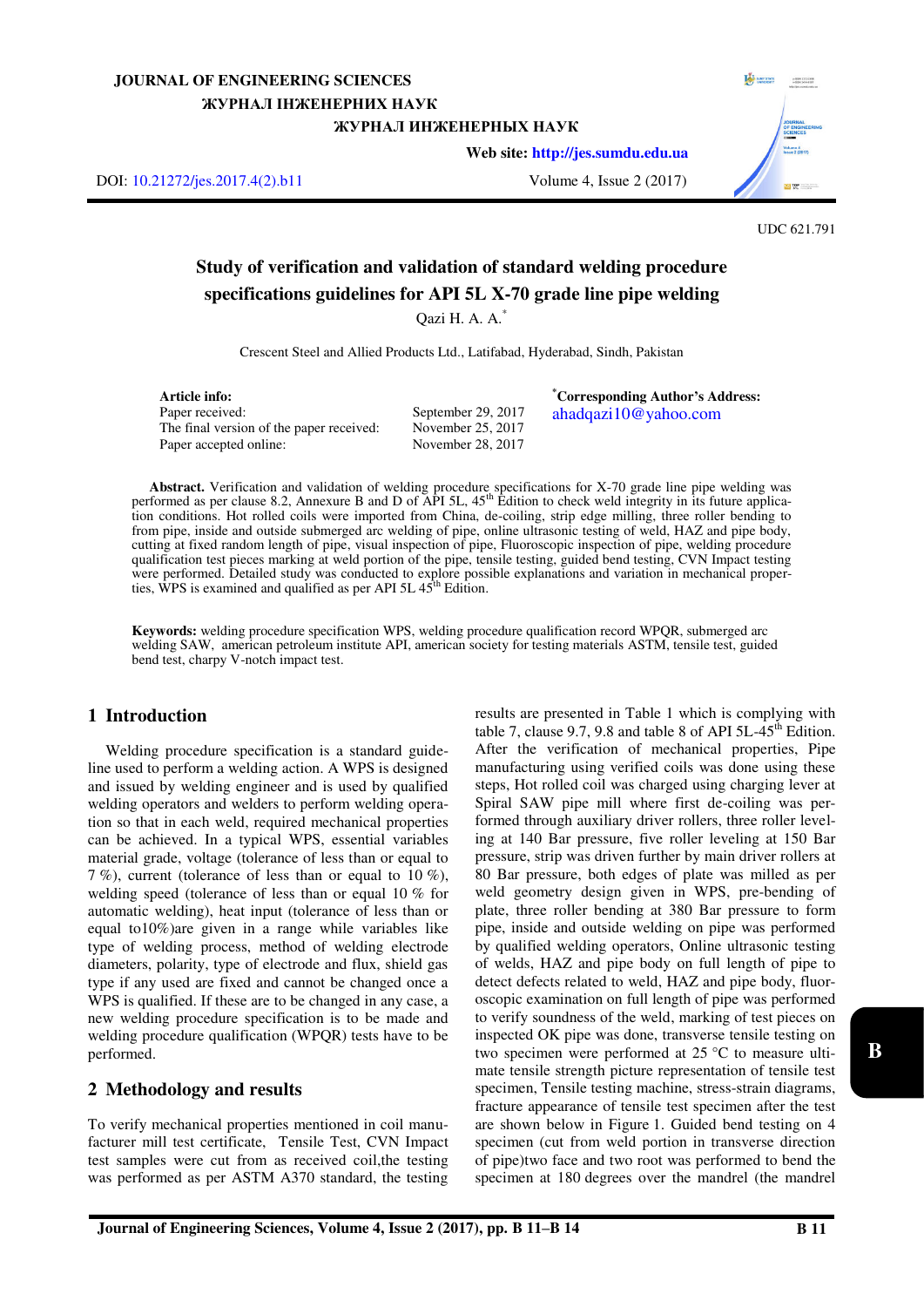dimension was calculated as per clause 10.2.4.6 of API 5L-45<sup>th</sup> Edition and then to visually inspect for any cracks occur during bending, CVN impact testing on 9 specimen on weld area and 9 specimen on Heat affected Zone area at ambient temperature and at  $0^{\circ}$ C was performed to measure energy absorbed in Joules during fracture termed as toughness. Testing results of specimen cut from pipe are presented in Table 2.



Figure 1 – Prepared marked tensile specimen (a); fractured tensile specimen (b); fractured tensile specimen cone appearance (c); fractured tensile specimen cup appearance (d)



Figure 2 – Universal tensile testing machine (a); coil tensile specimen stress-strain diagram (b); automatic machine welding tensile specimen A1 stress-strain diagram (c); automatic machine welding tensile specimen A2 stress-strain diagram (d)



Figure 3 – Charpy Impact test machine (a); CVN weld and HAZ test specimen (b); fractured appearance of coil CVN specimen (c); fractured surface of CVN weld specimen (d); fractured surface of HAZ specimen (e)



Figure 4 – Prepared guided bend face specimen (a); guided bend root test specimen (b); guided bent test machine (c); face bent specimen showing no crack appearance (d); root bent specimen showing no crack appearance (e)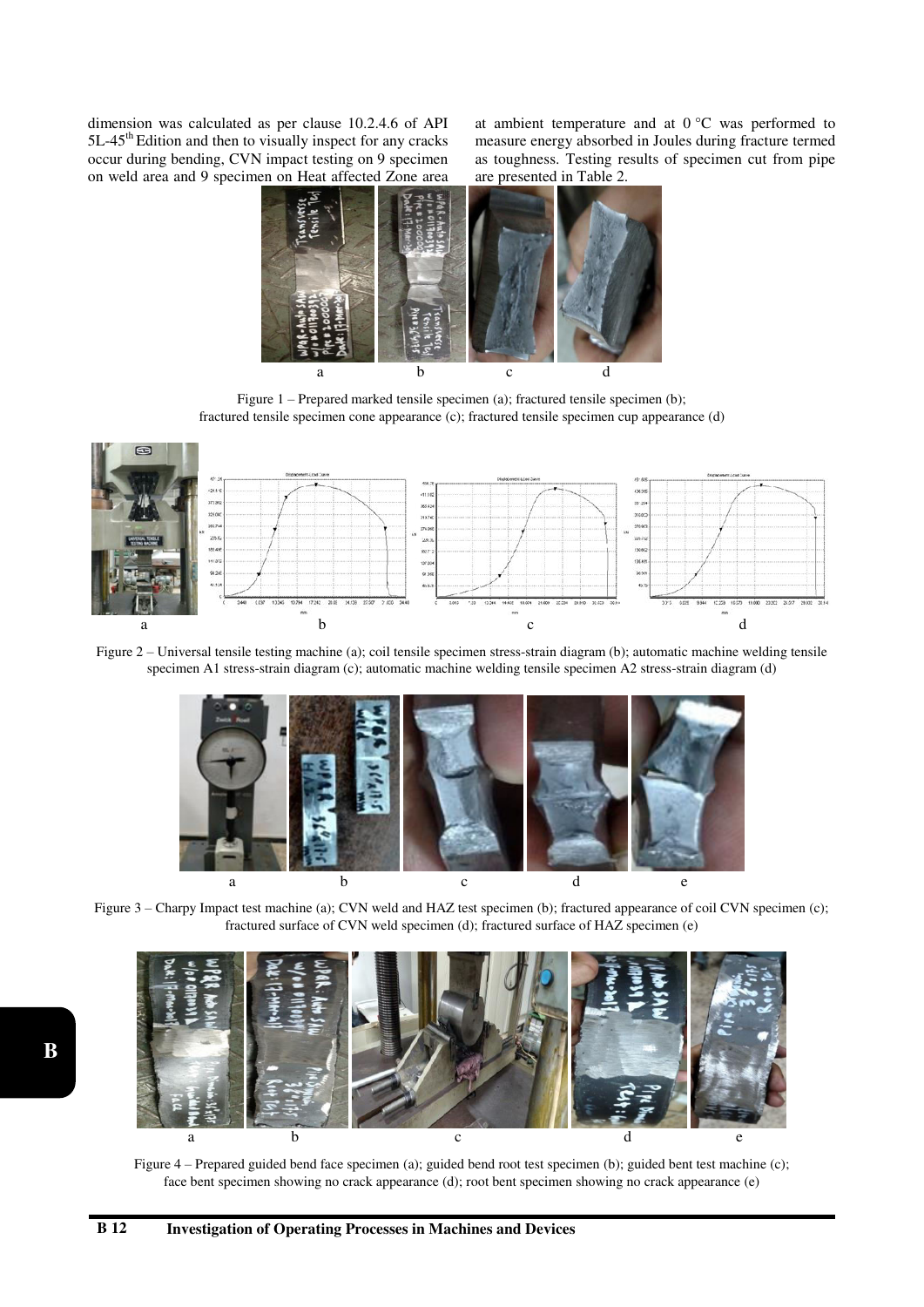Table 1 – Mechanical Properties of As received coil

| Procedure                     | Sample                   | Sample<br>Orientation | <b>Test Piece</b><br>Average<br>Thickness<br>(mm) | <b>Test Piece</b><br>Average<br>Width (mm) | Gauge<br>Length<br>(mm) | Yied<br>Strength<br>(MPa)  | Ultimate<br>Tensile<br>Strength<br>(MPa) | Yield<br>Ratio<br>(Yield<br>Ratio /<br>UTS) | Elonga-<br>tion<br>$(\%)$ |  |  |
|-------------------------------|--------------------------|-----------------------|---------------------------------------------------|--------------------------------------------|-------------------------|----------------------------|------------------------------------------|---------------------------------------------|---------------------------|--|--|
| Tensile<br>Test               | Heat<br>No-Coil<br>No.1  | Transverse            | 17.55                                             | 38.10                                      | 50                      | 590                        | 630.82                                   | 0.90                                        | 37%                       |  |  |
|                               | Heat<br>No-Coil<br>No. 1 | Transverse            | 17.52                                             | 38.05                                      | 50                      | 597                        | 633.67                                   | 0.92                                        | 39%                       |  |  |
| Charpy V-Notch Impact Test    |                          |                       |                                                   |                                            |                         |                            |                                          |                                             |                           |  |  |
| Sample<br>Identifica-<br>tion | Heat<br>No-Coil<br>No.1  |                       | $10\times5\times55$                               | Energy<br>Absorbed                         | 280                     |                            | > 85                                     |                                             |                           |  |  |
|                               | Heat<br>No-Coil<br>No. 2 | Specimen<br>Size (mm) | $10\times5\times55$                               | Converted<br>to Full<br>Sized Spec-        | 270                     | Shear<br>Fracture,<br>$\%$ | > 85                                     |                                             |                           |  |  |
|                               | Heat<br>No-Coil<br>No. 3 |                       | $10\times5\times55$                               | imen<br>(Joule)                            | 267                     |                            | > 85                                     |                                             |                           |  |  |

Table 2 – Mechanical Properties of welded test specimens for welding procedure qualification record

| Tensile<br>Test               | Sample<br>Identifica-<br>tion | Sample<br>Orienta-<br>tion | Test<br>Piece<br>Average<br>Thick-<br>ness<br>(mm) | <b>Test Piece</b><br>Average<br>Width<br>(mm) | Gauge<br>Lengt<br>h<br>(mm) | Yied<br>Strengt<br>h(MPa)                          | Ulti-<br>mate<br>Tensile<br>Strength<br>(MPa) | <b>Yield Ratio</b><br>(Yield<br>Ra-<br>tio/UTS) | Elonga-<br>tion $(\%)$ |  |
|-------------------------------|-------------------------------|----------------------------|----------------------------------------------------|-----------------------------------------------|-----------------------------|----------------------------------------------------|-----------------------------------------------|-------------------------------------------------|------------------------|--|
|                               | Weld 1                        | Transverse                 | 17.58                                              | 38.10                                         | 50                          | N/A                                                | 651.82                                        | N/A                                             | N/A                    |  |
|                               | Weld 2                        | Transverse                 | 17.52                                              | 37.99                                         | 50                          | N/A                                                | 651.98                                        | N/A                                             | N/A                    |  |
| Charpy V - Notch Impact Test  |                               |                            |                                                    |                                               |                             |                                                    |                                               |                                                 |                        |  |
| Sample<br>Identifica-<br>tion | Weld 1                        |                            | $10\times5\times55$                                | Energy                                        | 212                         | Shear<br>Fracture,<br>$\%$                         | > 85                                          |                                                 |                        |  |
|                               | Weld 2                        | Specimen                   | $10\times5\times55$                                | Absorbed                                      | 240                         |                                                    | > 85                                          |                                                 |                        |  |
|                               | Weld 3                        | Size-Half                  | $10\times5\times55$                                | Convert-                                      | 224                         |                                                    | > 85                                          |                                                 |                        |  |
|                               | HAZ <sub>1</sub>              | Size                       | $10\times5\times55$                                | ed                                            | 268                         |                                                    | > 85                                          |                                                 |                        |  |
|                               | HAZ <sub>2</sub>              | Reduced                    | $10\times5\times55$                                | to Full                                       | 252                         |                                                    | > 85                                          |                                                 |                        |  |
|                               | HAZ <sub>3</sub>              | Specimen<br>(mm)           | $10\times5\times55$                                | Sized<br>Specimen<br>(Joule)                  | 264                         |                                                    | > 85                                          |                                                 |                        |  |
| Guided Bend Test              |                               |                            |                                                    |                                               |                             |                                                    |                                               |                                                 |                        |  |
| Sample<br>Identifica-<br>tion | Face Bend                     | Specimen                   |                                                    | Visual Condition                              |                             | No cracks and open to surfaces<br>defects observed |                                               |                                                 |                        |  |
|                               | Root Bend                     | <b>Size</b>                | $300\times50$<br>mm                                | of specimen<br>after bend test                |                             | No cracks and open to surfaces defects<br>observed |                                               |                                                 |                        |  |

From the Table 1, it has been observed that tensile strength value of as received plate was lower as compared to the results obtained from test weld test pieces. In addition to the filling material added during welding, since welding is a thermal fusion process, material which was joined through welding had to gone though heating and cooling cycles that caused the mechanical properties of the material altered as in our case from Table 2, it can be seen tensile strength of the welded specimen has been increased.